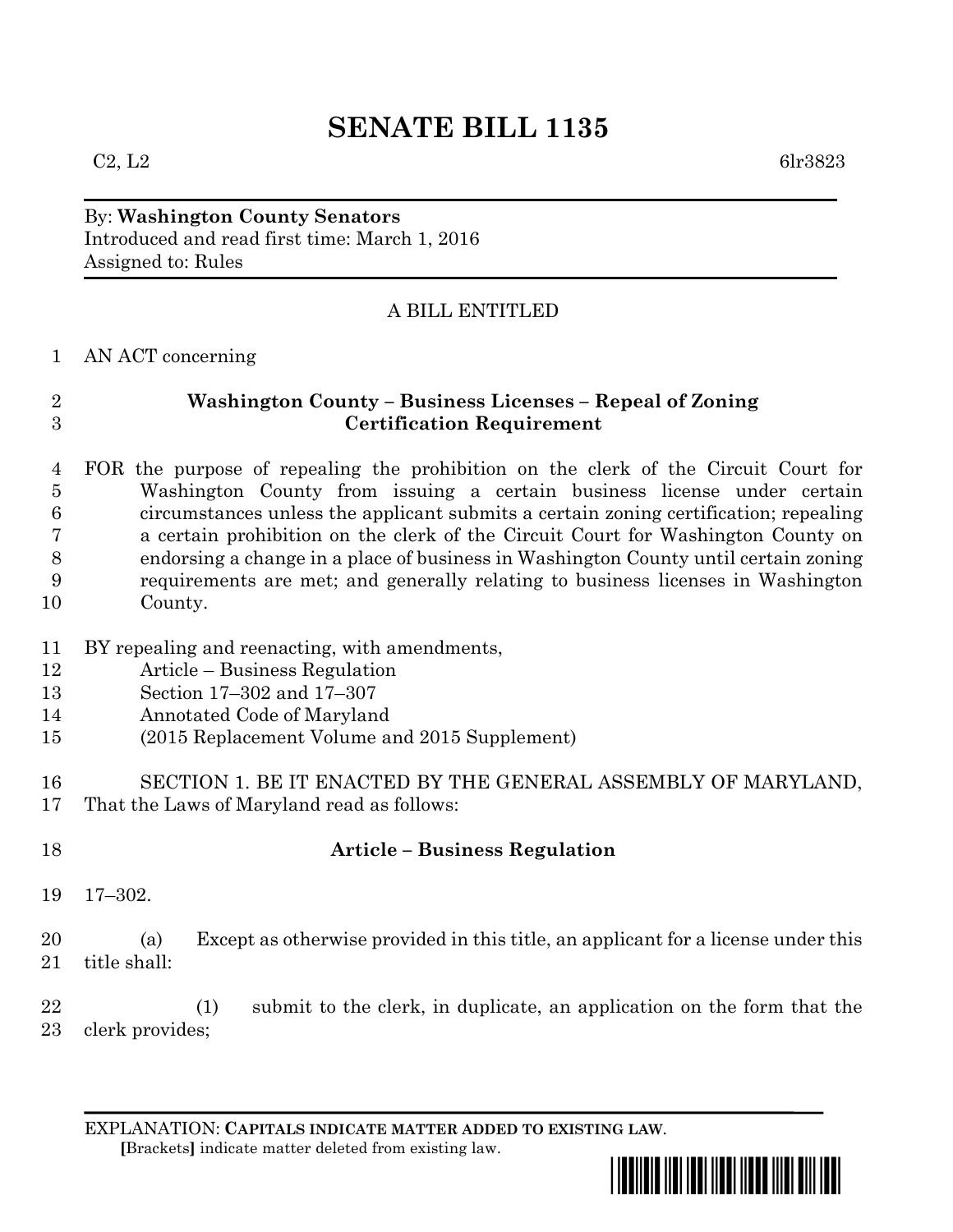#### **SENATE BILL 1135**

 (2) submit to the clerk a receipt or certificate for taxes in accordance with subsection (c) of this section; and

- (3) pay to the clerk the appropriate license fee required by this title. (b) Each application for a license shall be verified in the way and contain the information that the Comptroller requires by regulation. (c) (1) In this subsection, "county treasurer" includes the Director of Finance or other chief fiscal officer of a county that does not have a county treasurer. (2) This subsection does not apply to a domestic corporation that has shares subject to taxation under State law. (3) An applicant for a license shall submit to the clerk: (i) a certification by the State Department of Assessments and Taxation of the value of the goods, fixtures, and stock in trade in each county where the business is located for the applicant's business for the valuation year; 14 (ii) a certification by the county treasurer of that county that there are no unpaid taxes due to the State or county on the goods, fixtures, or stock in trade; and (iii) a certification by the municipal corporation, if any, where the business is located that there are no unpaid taxes due to the municipal corporation on the goods, fixtures, or stock in trade. (4) In this subsection, the valuation year: (i) in Washington County, is the fiscal year that includes May 1 of the calendar year when the license is issued; or 22 (ii) in each other county, is the last calendar year before the year for which the license is sought. **[**(d) In Washington County, the clerk may not issue a license under this title for the first time unless the applicant submits to the clerk a certification that the location of the business for which the license is sought has proper zoning. The certification must be from the county planning commission or, if the business is located in a municipal corporation, from the municipal corporation.
- (e)**] (D)** (1) This subsection applies only in Calvert County.

 (2) The clerk may not issue a license under this title for the first time to a business that will be located in Calvert County unless the applicant submits to the clerk a certification that the location of the business for which the license is sought is zoned for the type of business for which the applicant is seeking a license.